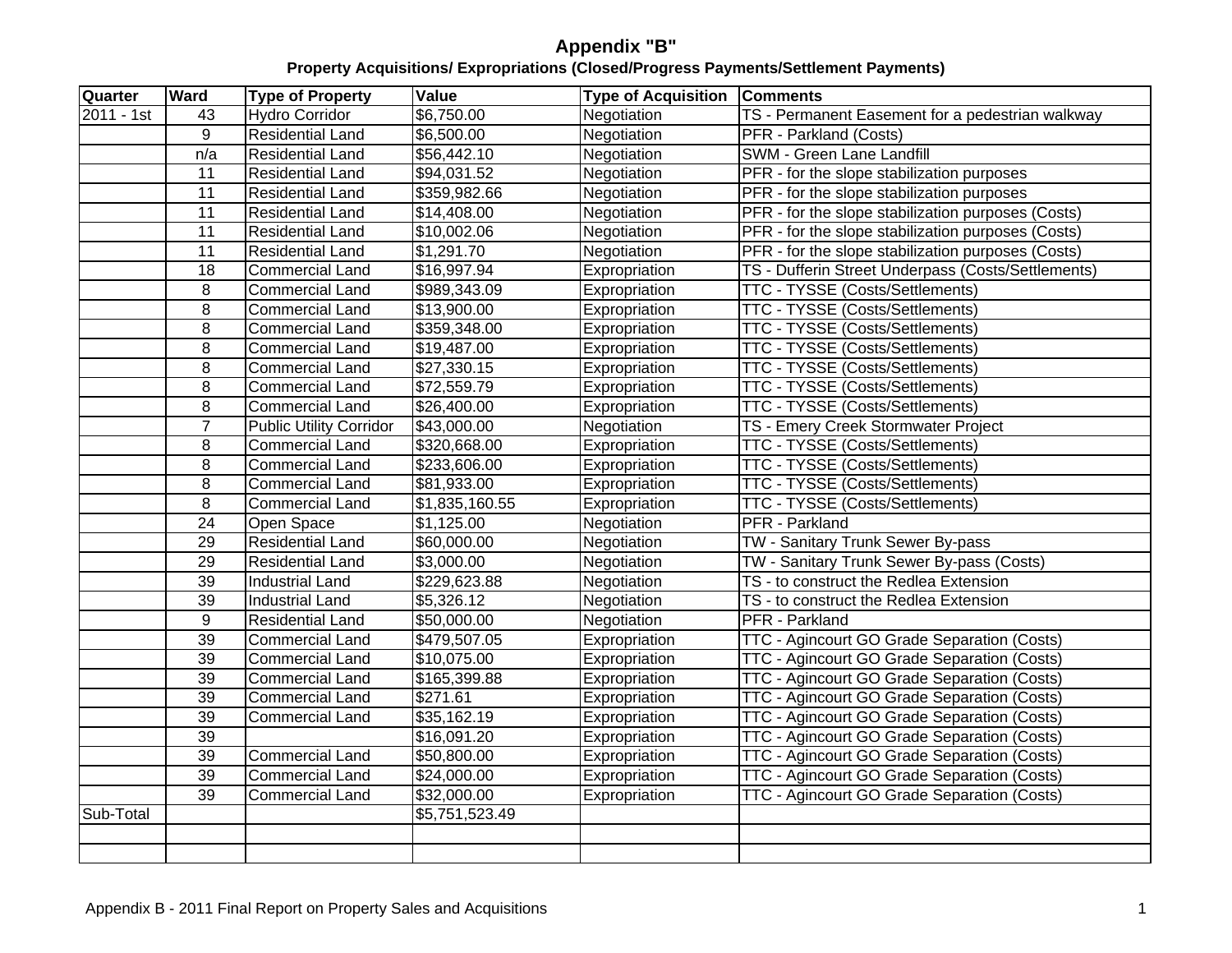| $2011 - 2nd$ | 18  | Commercial Land                | \$47,000.00     | Expropriaton  | TTC - Dufferin Street Modernization (Costs/Payments) |
|--------------|-----|--------------------------------|-----------------|---------------|------------------------------------------------------|
|              | 18  | Commercial Land                | \$680,000.00    | Expropriation | <b>TTC - Dufferin Street Modernization</b>           |
|              | 26  | Public Highway                 | \$6,905.80      | Negotiation   | TS - Public Highway (Costs/Payments)                 |
|              | 26  | Public Highway                 | \$3.390.00      | Negotiation   | TS - Public Highway (Costs/Payments)                 |
|              | 44  | Public Highway                 | \$1,810.37      | Negotiation   | TS - Public Highway (Costs/Payments)                 |
|              |     | <b>Public Utility Corridor</b> | \$2,000.00      | Negotiation   | TS - Emery Creek Stormwater Project (Costs)          |
|              | -29 | Residential Land               | \$5,000.00      | Negotiation   | TW - Sanitary Trunk Sewer By-pass (Costs)            |
|              | 43  | <b>Hydro Corridor</b>          | \$2,000.00      | Negotiation   | TS - Perm. Easement for a pedestrian walkway (Costs) |
|              | 29  | Residential Land               | \$5,000.00      | Negotiation   | TW - Sanitary Trunk Sewer By-pass (Costs)            |
|              |     | Commercial Land                | \$14,121.68     | Expropriation | TTC - TYSSE (Costs/Settlements)                      |
|              |     | Commercial Land                | \$14,940.28     | Expropriation | <b>TTC - TYSSE (Costs/Settlements)</b>               |
|              |     | <b>Commercial Land</b>         | \$7,654.63      | Expropriation | <b>TTC - TYSSE (Costs/Settlements)</b>               |
|              | 10  | Cemetary Lands                 | \$5,277.30      | Negotiation   | TS - Multi-use pathway (Costs/Settlements)           |
|              | n/a | Residential Land               | \$46,000.00     | Negotiation   | SWM - Green Lane Landfill                            |
|              | -39 | Commercial Land                | \$141,000.00    | Expropriation | TTC - Agincourt GO Grade Separation (Costs)          |
|              | 39  | Commercial Land                | \$5,465.00      | Expropriation | TTC - Agincourt GO Grade Separation (Costs)          |
|              | 39  | Commercial Land                | \$6,000.00      | Expropriation | TTC - Agincourt GO Grade Separation (Costs)          |
|              | -39 | Commercial Land                | \$8,000.00      | Expropriation | TTC - Agincourt GO Grade Separation (Costs)          |
|              | -41 | Commercial Land                | \$839,758.18    | Expropriation | TTC - Agincourt GO Grade Separation (Costs)          |
|              | - Q | Industrial Land                | \$7,800,000.00  | Negotiation   | TTC - Toronto York Spadina Subway Extension          |
|              |     | Commercial Land                | \$10,000.00     | Negotiation   | TTC - Toronto York Spadina Subway Extension          |
|              | n/a | Residential Land               | \$56,000.00     | Negotiation   | SWM - Green Lane Landfill                            |
|              | n/a | Residential Land               | \$504,754.86    | Negotiation   | SWM - Green Lane Landfill                            |
|              |     | ndustrial/Commerci             | \$498,900.00    | Expropriation | TTC - Toronto York Spadina Subway Extension          |
|              |     | Industrial/Commercia           | \$286,162.86    | Expropriation | TTC - Toronto York Spadina Subway Extension          |
|              | -39 | <b>Residential Land</b>        | \$9,660.00      | Negotiation   | TW - constructing a watermain along Kennedy Road     |
|              | -31 | Commercial Land                | \$1,500.00      | Negotiation   | <b>TTC - Victoria Park Station Modernization</b>     |
|              | n/a | Residential Land               | \$419,450.10    | Negotiation   | SWM - Green Lane Landfill                            |
|              | - Q | Residential Land               | \$208,365.55    | Negotiation   | PFR - Parkland                                       |
|              | 18  | Commercial Land                | \$9,474.00      | Expropriation | TS - Dufferin Street Underpass (Costs/Settlements)   |
|              |     | Commercial Land                | \$26,750.00     | Expropriation | <b>TTC - TYSSE - Temporary Easement</b>              |
|              |     | Commercial Land                | \$506,000.00    | Expropriation | TTC - Toronto York Spadina Subway Ext. (Costs)       |
|              |     | Commercial Land                | \$1,364,062.47  | Expropriation | <b>TTC - TYSSE (Finch West Station)</b>              |
|              |     | Commercial Land                | \$239,036.16    | Expropriation | TTC - Toronto York Spadina Subway Ext. (Costs)       |
|              |     | Commercial Land                | \$49,000.00     | Expropriation | TTC - Toronto York Spadina Subway Ext. (Costs)       |
|              |     | Industrial Land                | \$53,931.97     | Expropriation | TTC - Toronto York Spadina Subway Ext. (Costs)       |
|              |     | Industrial Land                | \$289,177.98    | Expropriation | TTC - Toronto York Spadina Subway Ext. (Costs)       |
| Sub-Total    |     |                                | \$14,173,549.19 |               |                                                      |
|              |     |                                |                 |               |                                                      |
|              |     |                                |                 |               |                                                      |
|              |     |                                |                 |               |                                                      |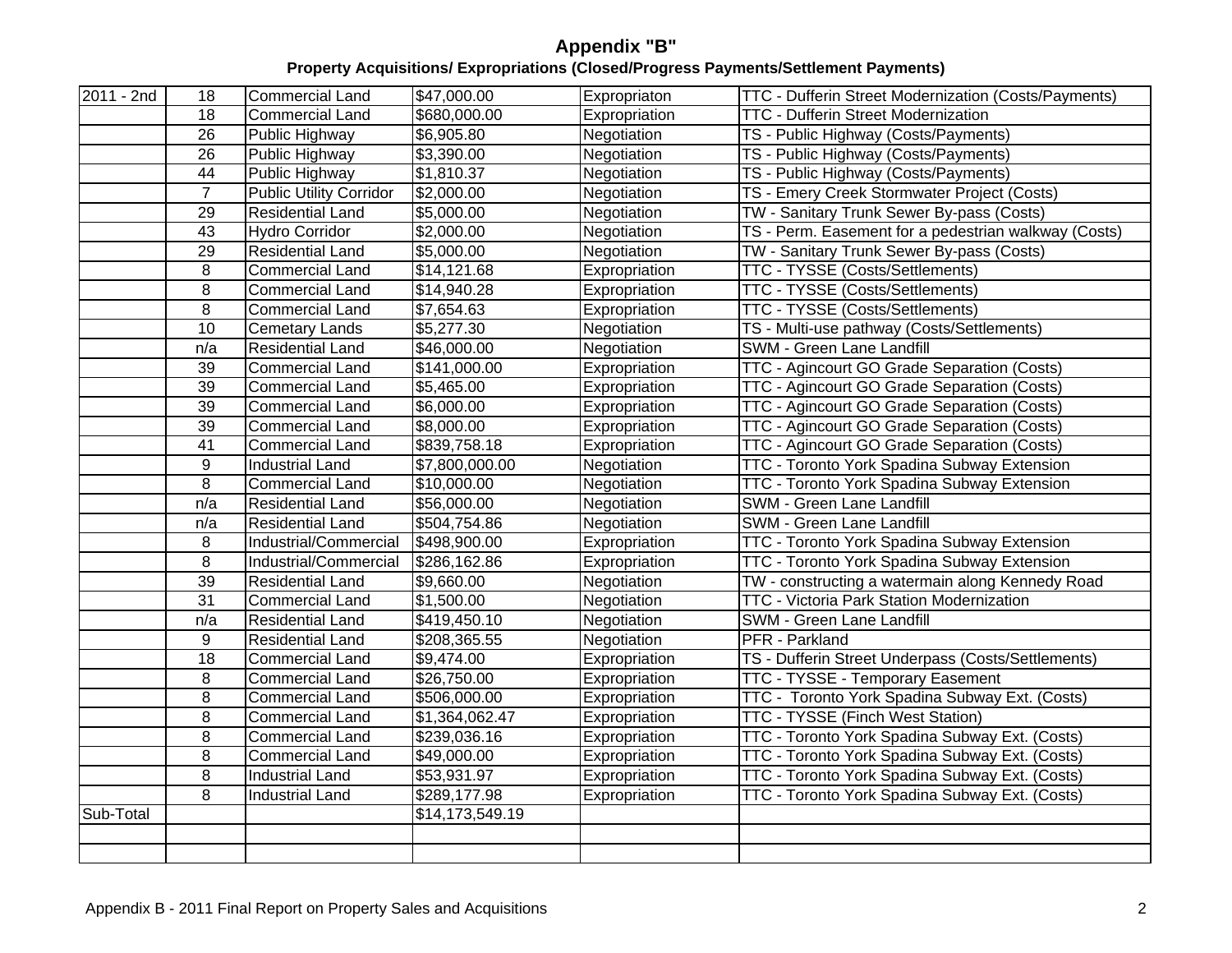| 2011-3rd  | 29  | <b>Residential Land</b> | \$5,000.00             | Negotiation   | TW - Sanitary Trunk Sewer By-pass (Costs)                  |
|-----------|-----|-------------------------|------------------------|---------------|------------------------------------------------------------|
|           | n/a | <b>Residential Land</b> | \$49,350.00            | Negotiation   | <b>SWM - Green Lane Landfill</b>                           |
|           | - 8 | Industrial Land         | \$316,000.00           | Expropriation | TTC - Toronto York Spadina Subway Ext. (Costs)             |
|           | 39  | <b>Commercial Land</b>  | \$48,814.00            | Expropriation | <b>TTC - Agincourt GO Grade Separation (Costs)</b>         |
|           | n/a | Residential Land        | \$451,111.96           | Negotiation   | <b>SWM - Green Lane Landfill</b>                           |
|           |     | Commercial/Industr      | \$745,323.41           | Expropriation | <b>TTC</b> - Toronto York Spadina Subway Ext. (Costs)      |
|           |     | <b>Industrial Land</b>  | \$88,495.58            | Negotiation   | TTC - Toronto York Spadina Subway Extension (Costs)        |
|           |     | <b>Industrial Land</b>  | \$91,873.97            | Expropriation | TTC - Toronto York Spadina Subway Ext. (Costs)             |
|           | 29  | Residential Land        | \$10,000.00            | Negotiation   | TW - Sanitary Trunk Sewer By-pass (Costs)                  |
|           |     | Commercial/Industria    | \$29,000.00            | Expropriation | <b>TTC - Toronto York Spadina Subway Extension</b>         |
|           | 44  | Commercial              | \$4,400.00             | Negotiation   | TW - Horgan Water Treatment Plant (Costs)                  |
|           | 42  | <b>Industrial Land</b>  | \$4,164.66             | Negotiation   | TS - Construction of a cul-de-sac                          |
|           | 44  | Commercial              | $\sqrt{$57,140.23}$    | Negotiation   | <b>TW</b> - Horgan Water Treatment Plant (Costs)           |
|           | 44  | Commercial              | \$97,345.13            | Negotiation   | TW - Horgan Water Treatment Plant                          |
|           | 29  | <b>Residential Land</b> | \$10,000.00            | Negotiation   | TW - Sanitary Trunk Sewer By-pass (Costs)                  |
| Sub-Total |     |                         | $\sqrt{$2,008,018.94}$ |               |                                                            |
|           |     |                         |                        |               |                                                            |
|           |     |                         |                        |               |                                                            |
|           |     |                         |                        |               |                                                            |
|           |     |                         |                        |               |                                                            |
|           |     |                         |                        |               |                                                            |
|           |     |                         |                        |               |                                                            |
| 2011-4th  |     | Commercial Land         | \$162,000.00           | Expropriation | TTC - Toronto York Spadina Subway Ext. (Costs)             |
|           | - 8 | <b>Commercial Land</b>  | \$70,000.00            | Expropriation | <b>TTC</b> - Toronto York Spadina Subway Ext. (Costs)      |
|           | - 8 | Industrial Land         | \$15,000.00            | Expropriation | <b>TTC</b> - Toronto York Spadina Subway Ext. (Costs)      |
|           |     | Industrial Land         | \$9,893.33             | Expropriation | <b>TTC - Toronto York Spadina Subway Ext. (Costs)</b>      |
|           | -8  | <b>Commercial Land</b>  | \$2,100.00             | Expropriation | <b>TTC - Toronto York Spadina Subway Ext. (Costs)</b>      |
|           | 32  | Residential Land        | \$830.00               | Expropriation | TS - Laneway (Costs/Settlements)                           |
|           | 39  | <b>Commercial Land</b>  | \$630,000.00           | Expropriation | TTC - Agincourt Go Grade Separation (Costs)                |
|           | 18  | Commercial Land         | \$110,000.00           | Expropriation | <b>TTC - Dufferin Subway Station Modernization (Costs)</b> |
|           | - 8 | <b>Commercial Land</b>  | \$10,000.00            | Expropriation | <b>TTC</b> - Toronto York Spadina Subway Ext. (Costs)      |
|           | -8  | <b>Commercial Land</b>  | \$3,254.40             | Negotiation   | TTC - Toronto York Spadina Subway Extension (Costs)        |
|           | - 8 | <b>Commercial Land</b>  | \$10,000.00            | Expropriation | <b>TTC - TYSSE (Finch West Station)</b>                    |
|           | 29  | <b>Residential Land</b> | \$10,000.00            | Negotiation   | TW - Sanitary Trunk Sewer By-pass (Costs)                  |
|           | 29  | Open space              | \$1,134.79             | Negotiation   | PF&R - parkland                                            |
|           | 39  | <b>Commercial Land</b>  | \$725.00               | Expropriation | TTC - Agincourt GO Grade Separation (Costs)                |
|           |     |                         | \$1,400.00             |               |                                                            |
|           | 39  | Commercial Land         |                        | Expropriation | TTC - Agincourt GO Grade Separation (Costs)                |
|           | 39  | <b>Commercial Land</b>  | \$1,400.00             | Expropriation | TTC - Agincourt GO Grade Separation (Costs)                |
|           | -39 | Commercial Land         | \$5,708.00             | Expropriation | TTC - Agincourt GO Grade Separation (Costs)                |
|           | 39  | Commercial Land         | \$6,812.11             | Expropriation | <b>TTC</b> - Agincourt GO Grade Separation (Costs)         |